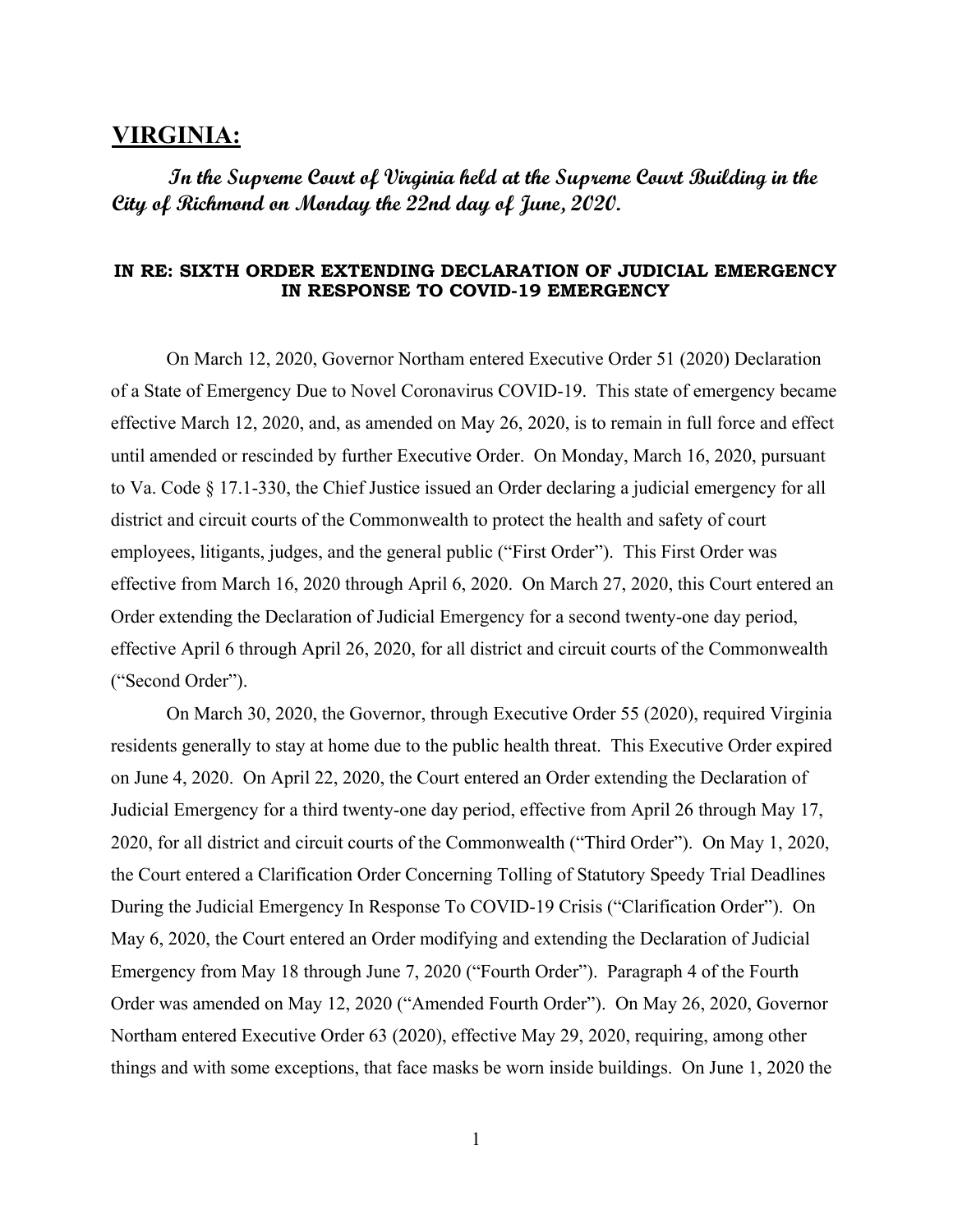Court entered an additional Order modifying and extending the Declaration of Judicial Emergency from June 8 through June 28, 2020 ("Fifth Order"). The Fifth Order was amended June 8, 2020 to include a temporary stay of unlawful detainers and evictions ("Amendment to the Fifth Order"). The Fifth Order was further amended on June 22, 2020, to allow the issuance of unlawful detainers and writs of evictions for matters unrelated to failure to pay rent ("Second Amendment to the Fifth Order").

Under the constitutional, statutory, and inherent authority of the Supreme Court of Virginia, the Court unanimously EXTENDS the Declaration of Judicial Emergency from June 29 through July 19, 2020, and ORDERS the following:

l) As provided in the First, Second, Third, Fourth, and Fifth Orders, as amended and clarified, for all cases in district and circuit courts, the statutes of limitation and, except as otherwise provided in this Order, all other case-related deadlines, excluding discovery deadlines, shall continue to be tolled during the ongoing Period of Judicial Emergency (March 16, 2020, through July 19, 2020), pursuant to Va. Code § 17.1-330. Consistent with this Court's Fourth and Fifth Orders, in all civil cases, including jury trial cases that are currently suspended, deadlines and obligations arising out of Part Four of the Rules of Supreme Court of Virginia are not tolled and, upon notice to the parties or their counsel, courts may impose and enforce caserelated pre-trial deadlines. Litigants are encouraged to resolve as many pretrial matters as possible with or without the assistance of the courts.

2) Courts shall continue to prioritize emergency matters including, but not limited to, quarantine or isolation matters, criminal arraignments, bail reviews, protective order cases, emergency child custody or protection cases, civil commitment hearings, petitions for temporary injunctive relief, proceedings related to emergency protection of elderly or vulnerable persons, petitions for appointment of a guardian or conservator, and proceedings necessary to safeguard applicable constitutional protections.

3) Effective June 29, 2020, courts may resume hearing all unlawful detainer actions and issuing writs of eviction. Commercial unlawful detainer actions and writs of eviction were not and are not affected by the Amendment to the Fifth Order issued on June 8, 2020.

2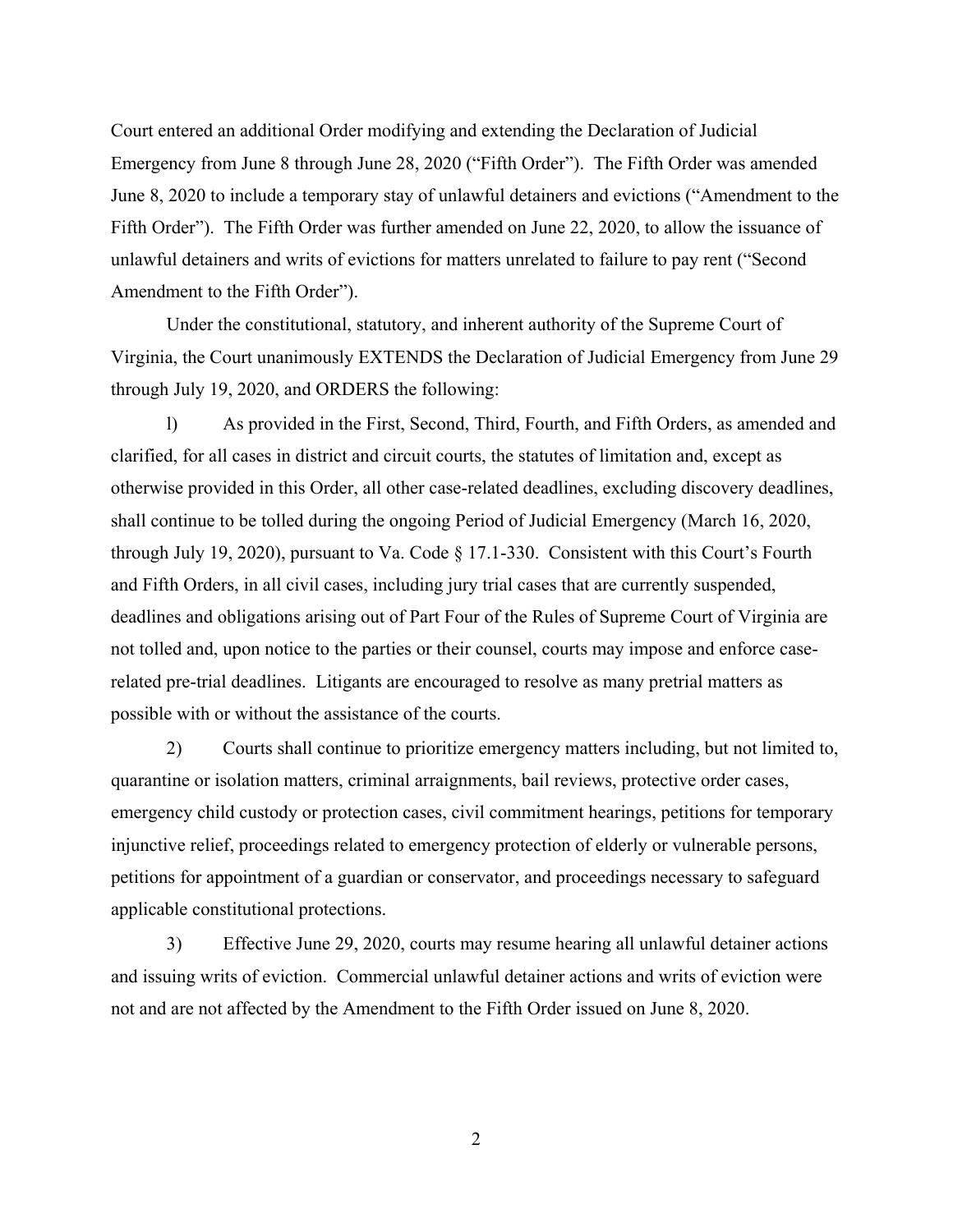4) Courts should continue to conduct as much business as possible by means other than in-person court proceedings. In all civil and criminal matters, courts are encouraged to continue and even increase the use of video conferencing, teleconferencing, email, or other means that do not involve in-person contact. These methods are preferred over in-person court proceedings.

5) Notwithstanding the ongoing preference for conducting business by video conferencing or telephone, all courts may hear in-person non-emergency matters and non-jury cases if they determine it is safe to do so, and provided they comply with (i) the guidance for transitioning from emergency to routine operations provided by the Office of the Executive Secretary ("OES") and (ii) information from the Centers for Disease Control and Prevention ("CDC") in order to minimize the risk of the spread of COVID-19 from in-person court proceedings.

6) Whether criminal or civil, whether the case is one that is handled in-person or by video or telephone, it is not necessary for a party to obtain the agreement of any other party to bring a pre-trial motion before the court or set a non-jury trial. The parties are not relieved of notice requirements or other duties under pre-trial orders and compliance with applicable rules and statutes.

7) All courts and security personnel shall take reasonable measures to prohibit individuals from entering the courthouse if they have, within the previous fourteen days:

- i. traveled internationally;
- ii. been directed to quarantine, isolate, or self-monitor;
- iii. been diagnosed with, or have had contact with anyone who has been diagnosed with, COVID-19;
- iv. experienced a fever, cough, or shortness of breath; or
- v. resided with or been in close contact with any person in the abovementioned categories.

8) The court and security personnel shall direct such individuals to contact the clerk's office by telephone or other remote means to inform the clerk of their business before the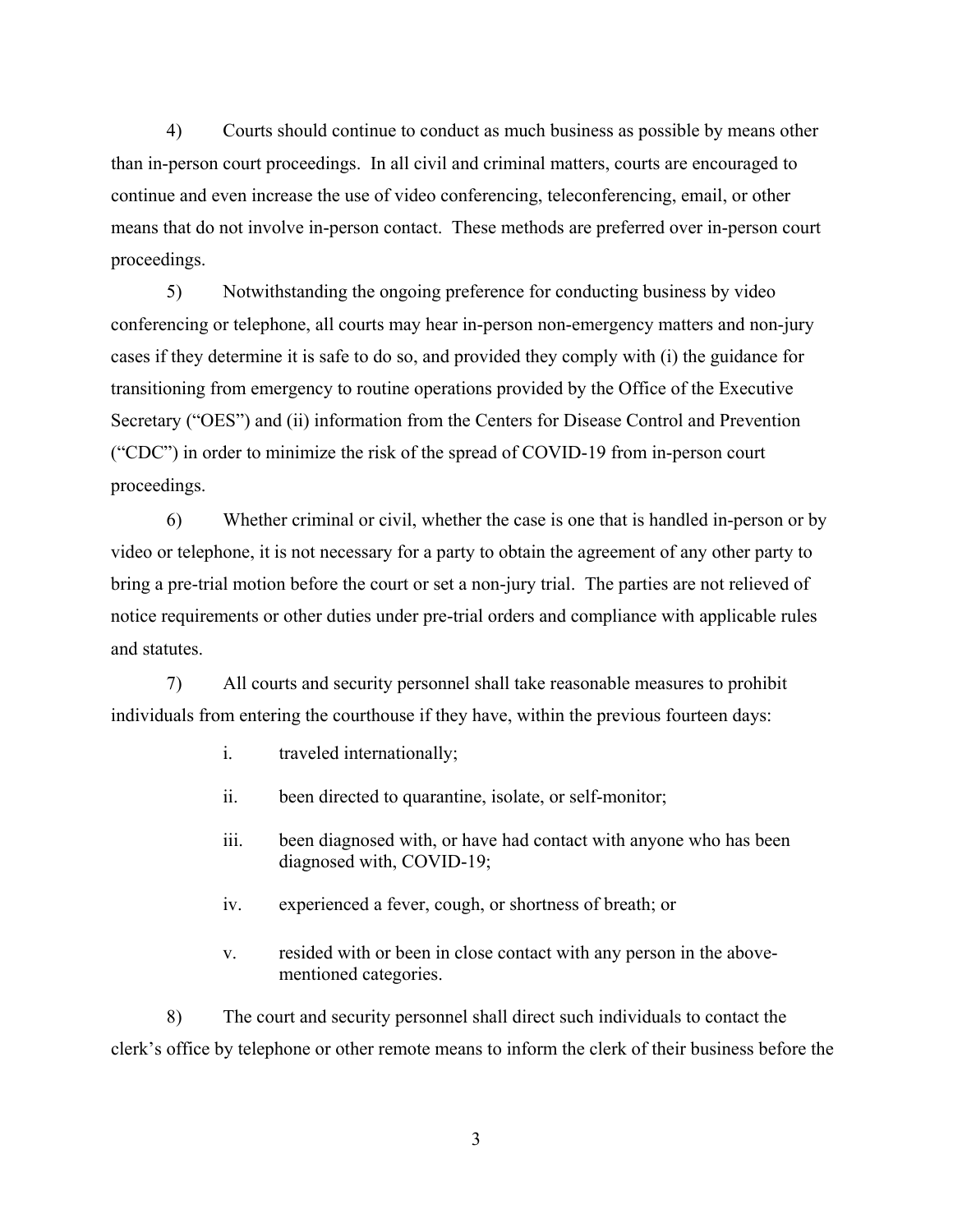court so they may receive further instruction regarding alternate arrangements for court access. Judges shall take reasonable steps to minimize the risk of the spread of COVID-19 through social and physical distancing. In doing so, it may be necessary to limit the number of people present in the courthouse or a particular courtroom at any given time to ensure that those present can remain six feet apart.

9) In order to further minimize the risk of the spread of COVID-19, in addition to recommended social and physical distancing, all persons aged 10 or over entering the courthouse must wear a face covering that covers the nose and mouth. This includes judges, attorneys, deputy sheriffs, court reporters, employees, members of the public, contractors, and all others who work in or visit the courthouse. Individuals without a face mask will not be permitted to enter the courthouse except for those who cannot safely wear a face mask because of a healthrelated condition. Within a courtroom, the presiding judge may authorize removal of a face mask to facilitate a proceeding. The requirement to wear a face mask shall not apply to: (i) judges or magistrates to the extent they determine it inhibits their ability to effectively communicate, (ii) individuals who have difficulty breathing, who cannot remove a face mask without help, or have other medical issues that make wearing a face mask unsafe, or (iii) any person whom the presiding judge determines should be excused from the requirement to wear a face mask.

10) Court clerks are charged with ensuring that their offices remain open and functions continue.

11) As provided in the Clarification Order, deadlines imposed by the Speedy Trial Act, Va. Code § 19.2-243, are tolled during the ongoing Period of Judicial Emergency (March 16, 2020, through July 19, 2020).

12) All courts are authorized to accept pleadings, orders and other documents that are electronically signed, including those where the electronic signature is accomplished by scanning.

13) Continuances and excuses for failure to appear shall be liberally granted for any cause resulting from the impact of the ongoing COVID-19 crisis.

4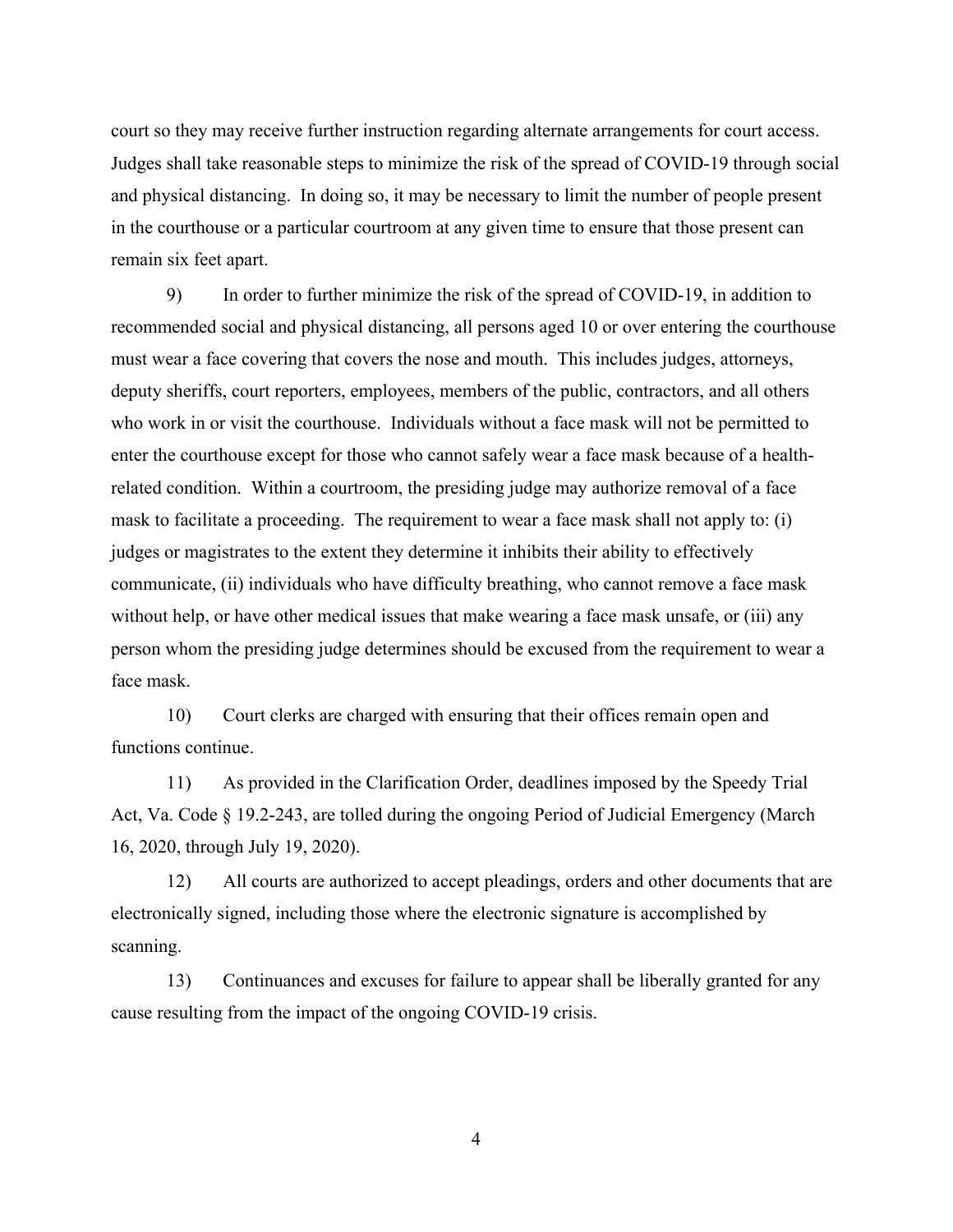14) Without regard to when any scheduling order was entered, all civil and criminal jury trials are suspended and shall be continued, and no jury trials shall occur in the Commonwealth for the duration of this Order. Notwithstanding this suspension, upon notice to the parties or their counsel, courts may impose discovery deadlines, and other pre-trial deadlines in jury trial cases that are currently suspended. All jury trials scheduled for a date after July 19, 2020, are subject to a further period of suspension if the Declaration of Judicial Emergency is extended for additional periods as provided in Va. Code § 17.1-330(E).

15) The Chief Justice has created a Jury Task Force to address the reinstatement of jury trials throughout the Commonwealth. The Jury Task Force includes the following members: Chief Justice Donald W. Lemons, Justice S. Bernard Goodwyn, Justice D. Arthur Kelsey, Chief Judge Lisa Kemler (Alexandria), Chief Judge William T. Newman Jr. (Arlington), Chief Judge William Chapman Goodwin (Augusta), Chief Judge Bruce White (Fairfax), Chief Judge Richard S. Wallerstein Jr. (Henrico), Judge John Marshall (Henrico), Chief Judge Douglas L. Fleming Jr. (Loudoun), Chief Judge Mary Jane Hall (Norfolk), Judge Jerrauld Jones (Norfolk), Chief Judge Joi Jeter-Taylor (Richmond), Judge W. Reilly Marchant (Richmond), Chief Judge David Carson (Roanoke City), Chief Judge Tracy Hudson (Prince William), Judge Victoria Willis (Stafford), Edward F. Jewett (Clerk, Richmond Circuit Court), Captain James Jenkins (Richmond Sheriff's Office), Jovo Skoro (IT, Richmond Sheriff's Office), Karl Hade (Executive Secretary), Eddie Macon (Assistant Executive Secretary and Legal Counsel), and Kristen L. Mynes (Law Clerk to Chief Justice Donald W. Lemons, Jury Task Force Reporter). The Jury Task Force is also consulting with the Virginia Department of Health in its effort to determine best practices and how to safely resume jury trials.

16) Notwithstanding the current suspension of civil and criminal jury trials, each chief circuit court judge shall develop a plan for their circuit that describes how and when they will be able to safely conduct jury trials, either in their existing courtrooms or in alternate space that may be made available. In creating the plan, each chief judge shall consult with the other judges in the circuit, as well as local sheriffs, public health officials, attorneys, and the clerk of court. In making this plan, chief judges should consider resources and guidance provided by OES and the CDC, as well as relevant factors, including but not limited to the following:

5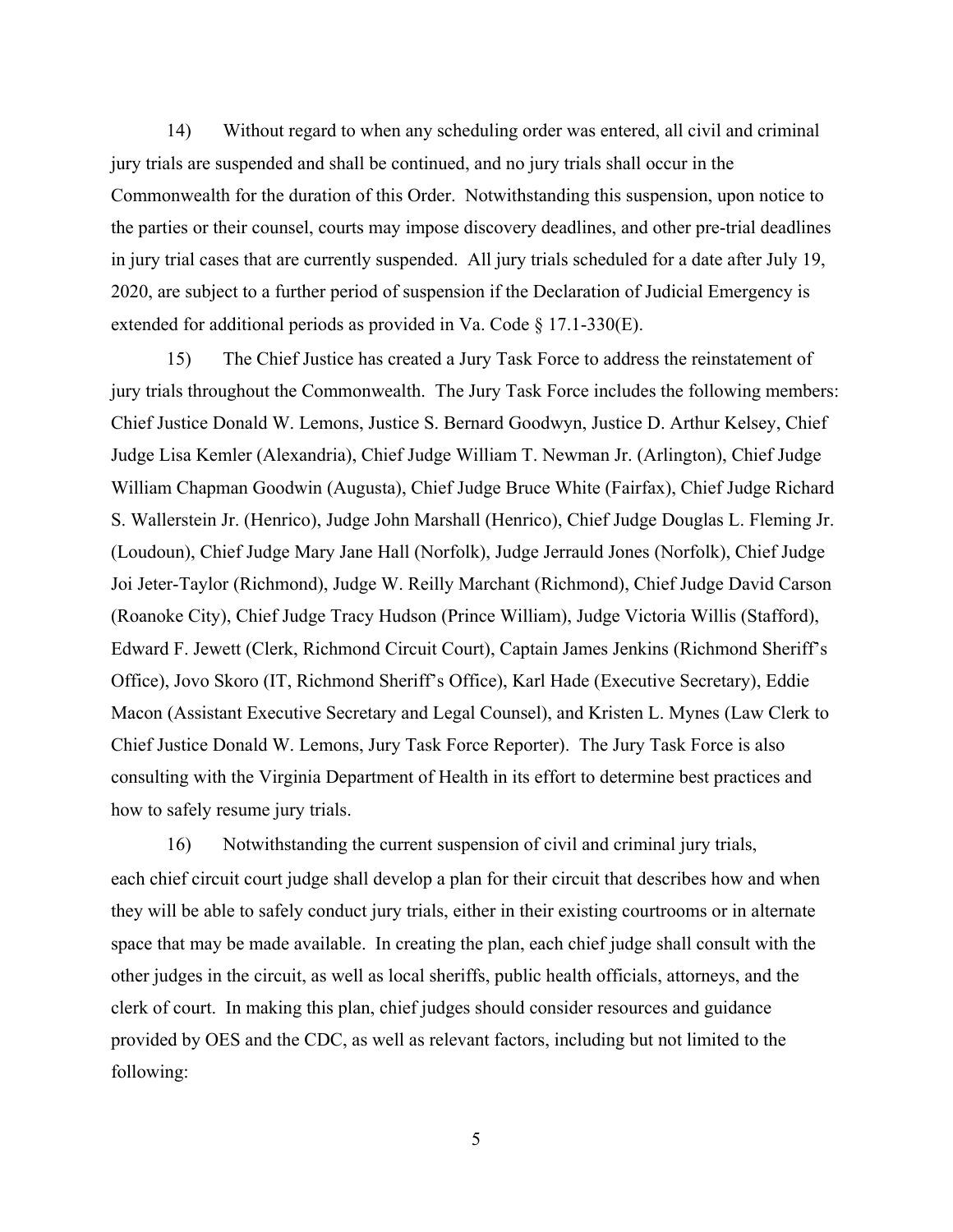- i. Consider requirements for personal protective equipment or "PPE" (such as face shields, face masks, and gloves) necessary for the protection of the public, attorneys, press, witnesses, and jurors, and whether the local department of emergency services or other local entity will supply it;
- ii. Consider developing a questionnaire to prescreen prospective jurors regarding health concerns, vulnerability to coronavirus, and issues concerning family exposure, vulnerability, or risk;
- iii. Consider designating appropriate paths of juror travel from the entrance into the courthouse to rooms within the courthouse. Consider placing social distancing markers around courthouse, in and near restrooms, and near elevators, and limiting the number of riders per elevator, which may necessarily delay juror travel around the courthouse. Consider use of stairwells as alternatives to elevators and have stairwells marked with appropriate signage to ensure safe use. Consider frequent cleaning of restrooms and handrails. Create a plan for courtroom(s) to allow for social distancing. Consider using multiple rooms with video connections between rooms so that visitors, family and the press may view proceedings.
- iv. Consider staggering times for jurors to arrive in smaller groups (i.e., alphabetically by last name or by number) to enable social distancing. Consider best methods for jurors to check in once they have arrived.
- v. Consider using large areas or rooms in the courthouse for jury assembly, including the jury assembly room or large courtrooms. Consider how jury movement will be impacted within the courthouse. In some courthouses, the jury assembly area could be bypassed by bringing jurors directly to the courtroom and have them check-in immediately outside the courtroom. Consider having assigned seats for jurors, even during jury selection.
- vi. Plan for a higher number of jurors requesting to be excused based on COVID-19 symptoms, exposure, and related health concerns.

Each plan should include (i) a statement of the criteria the judges have considered to determine if they can safely conduct jury trials in their courts, and (ii) guidelines and restrictions each court in the circuit is prepared to implement (recognizing that circumstances may be different for different jurisdictions within each circuit) to protect jurors, attorneys, clerks, judges, court staff, members of the press, and others present from the risk of the spread of COVID-19 from inperson court proceedings. The written plan may include different guidelines and restrictions for different courthouses or localities within a judicial circuit, and localities within a circuit may be